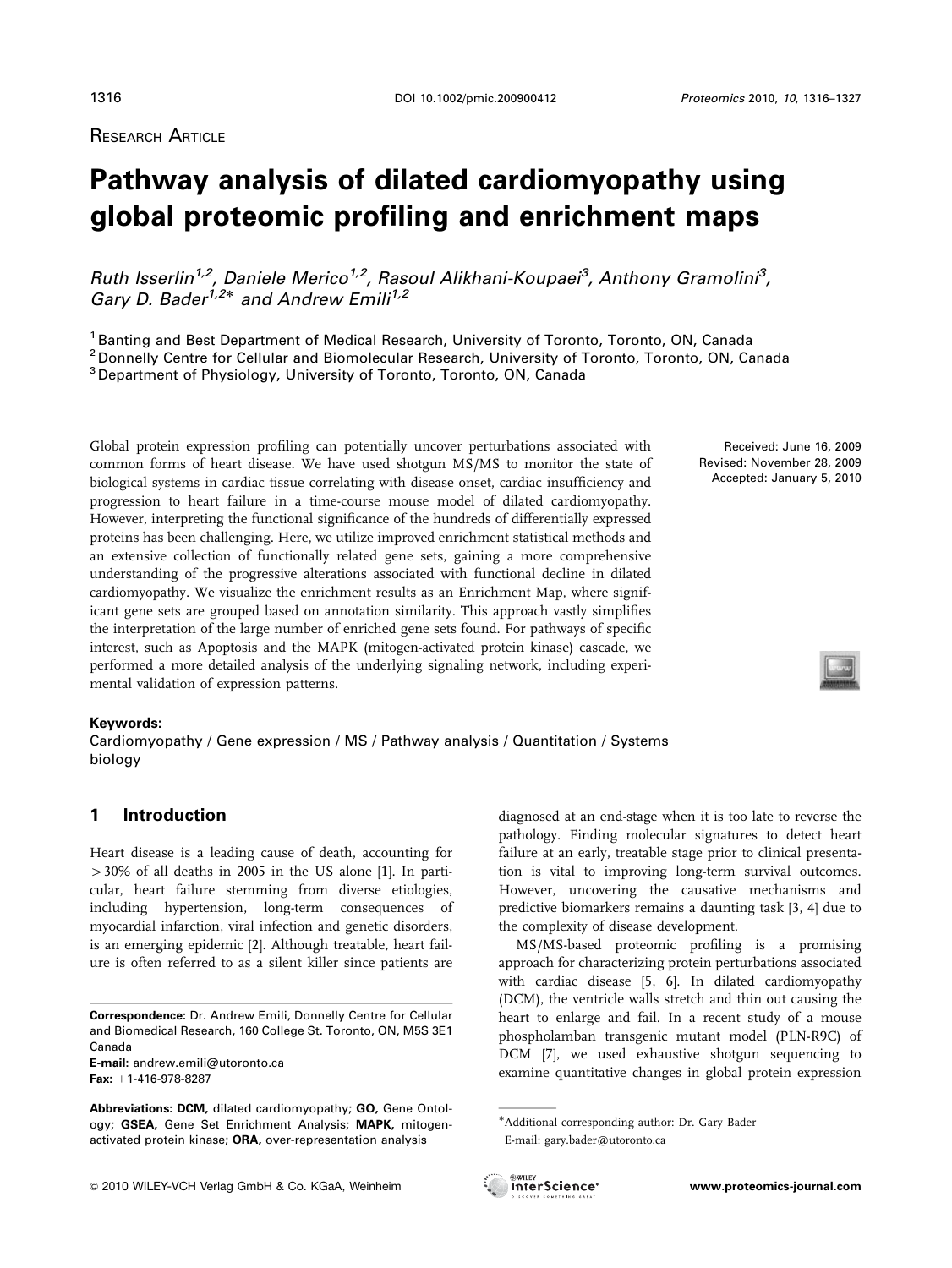patterns in cardiac ventricular tissue at distinct time points representing discernible clinical phenotypes (early, mid-, and end stages) along the trajectory to overt cardiac failure. A generalized linear model identified 593 proteins significantly differentially up- or down-regulated across three time points in PLN-R9C mice relative to normal control littermates. This list was reflective of a shift in energy metabolism, and activation of specific cellular stress response cascades that lead to apoptotic signaling [8–10]. However, by focusing on the most differentially expressed proteins across all time points simultaneously, only a partial list of the strongest biological signals was detected. New analysis methods are required to study stage-specific differences in expression accompanying disease progression and weaker, but still important, signals.

Transcriptomic datasets are traditionally analyzed by scoring gene expression differentiality (e.g. between disease and healthy states) after normalization of the raw mRNA expression data using statistical methods that consider technical noise and biological variability [11]. Candidate genes are then defined by setting a threshold on some measure of differential expression [12]. Since biological responses tend to be functionally coherent, over-representation analysis (ORA) can be used to detect statistically significant differential expression of functionally related "gene sets" [12]. A "gene set" is a collection of genes defined a priori that share some attribute or feature such as annotation to a common pathway (e.g. cell cycle or insulin signaling). The resulting list of affected gene sets is often biologically more intuitive than the larger lists of differential genes. Numerous software tools are available to perform ORA [12], including FunSpec [13], GoMiner [14], FatiGO [15], DAVID [16], BiNGO [17] and ErmineJ [18]. Most ORA tools typically only use Gene Ontology (GO) annotation [19] as a convenient source of gene sets, though some are being adapted to exploit more detailed network-level information  $(i.e.$  gene–gene interactions) that is increasingly available [12, 20].

While we used ORA previously to find alterations in stress responses and metabolism that may underlie tissue remodeling and fibrosis in our DCM model, we only considered the most differentially expressed gene products and hypothesize that we have overlooked a wealth of additional more subtle and stage-specific biologically interesting patterns. To address this, we used the Gene Set Enrichment Analysis (GSEA) method [21] to perform ORA on all of the available expression value changes. GSEA analyzes a ranking of gene products according to a differentiality statistic (e.g. ratio of expression in disease versus control). Gene sets are then tested to see if members lie more toward the top or bottom of the ranking than expected by chance alone *(i.e.*) majority of members of a gene set are coordinately up- or down-regulated). Thus, we expect to uncover additional biological trends in our PLN-R9C data using this method because it considers all genes, not just the top most differential, and can find significant and coordinated expression patterns at the gene set level even if the expression of the genes within the set is weak.

To aid in the interpretation of our GSEA analysis, we developed a method, Enrichment Map, to intuitively visualize and compare the results across time points. In comparison with our initial published study [7], adoption of a more powerful enrichment test together with a simplified graphical organization of the results enabled the identification of additional biologically relevant perturbations associated with DCM. For pathways of specific interest we performed a more detailed analysis, explicitly considering the underlying signaling network and experimentally validating expression patterns.

# **2 Materials and methods**

#### **2.1 Protein samples and quantification**

We used proteomics data from our previously published PLN-R9C DCM study [7]. Briefly, this data was collected from cardiac protein extracts collected from pooled ventricle tissue obtained from two distinct strains of mice, one a transgenic model expressing a dominant Arginine to Cysteine point mutation at position 9 in the phospholamban protein, which results in the presentation of DCM phenotypically similar to the human condition [22], and the other healthy littermates (strain FVB/N) as a control. Three time points were profiled, representing early-stage (8 wk), midstage (16 wk) and end-stage (24 wk) disease [7]. Six thousand one hundered and ninety high stringency proteins were identified by nanoelectrospray LC-MS/MS and quantified by spectral counting [23]. The spectral count mapping to a particular protein was summed to generate a total count per protein per sample. We supplemented our original data with 1072 proteins that were detected by MS but previously discarded because they were detected with only a single unique high confidence peptide. This re-analysis was motivated by the discovery that most of these represent small, but biologically important proteins (e.g. brain natriuretic peptide, a 121 amino acid protein that is a validated biomarker of heart failure [24]). This resulted in a list of 7262 proteins used for the current analysis. To correct for length bias, i.e. larger proteins produce more peptides and so tend toward higher counts, the counts were divided by the number of expected tryptic peptides in a similar fashion as described by Lu et al. [25]. Protein counts were further normalized across all experiments using local polynomial regression fitting (Lowess) to adjust for residual differences [7]. As we now account for protein length during normalization by dividing spectral counts by the expected number of observable peptides for each individual protein, the weight of proteins with a larger than expected number of observable peptides was relatively reduced and those from smaller proteins increased. This allowed us to apply more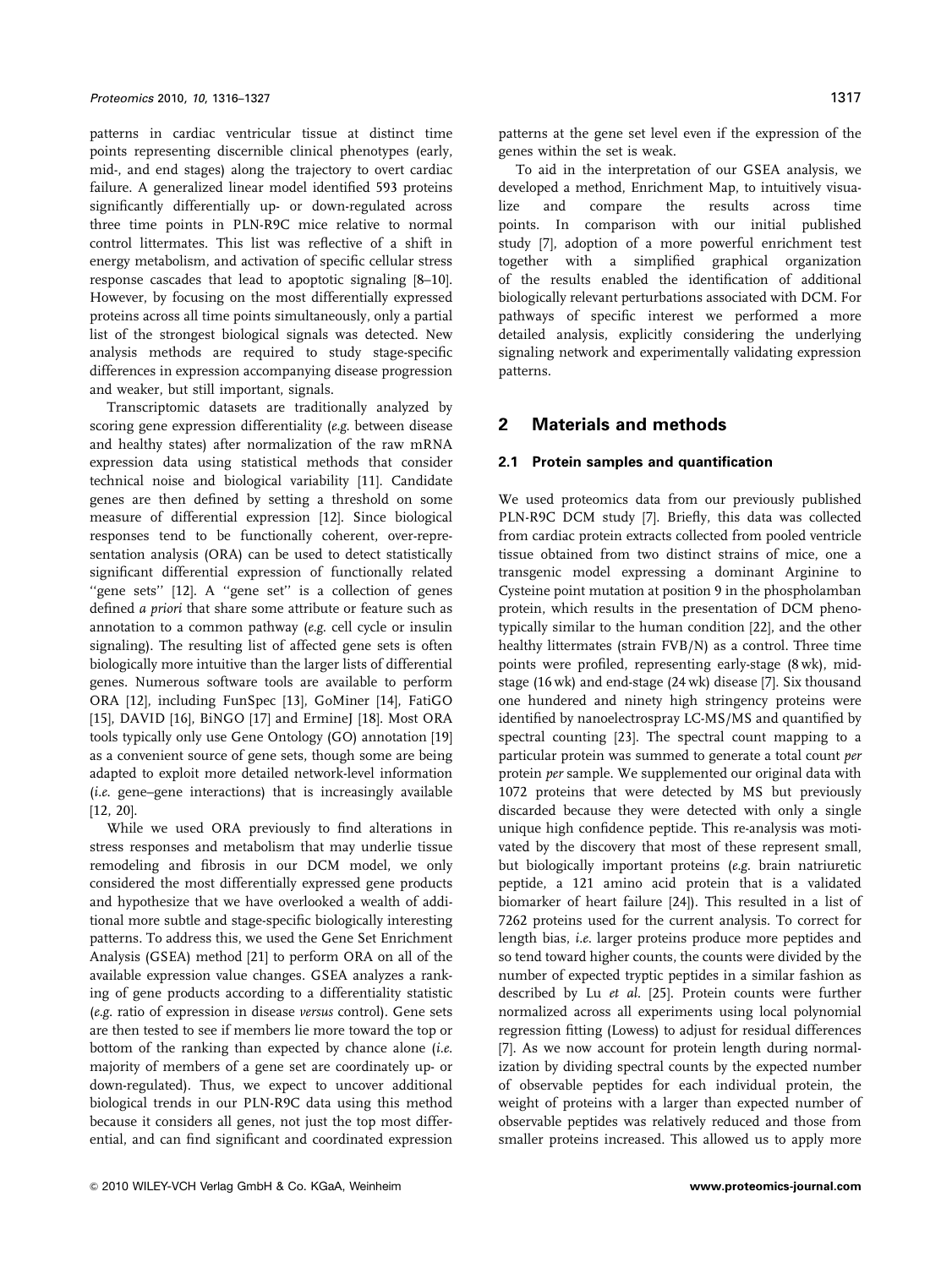sensitive filters to low molecular weight proteins that are nevertheless important in signal transduction and other pathways that may be perturbed during the development of DCM.

#### **2.2 GSEA analysis**

We used GSEA [21] to compute gene set enrichment after ranking proteins by differential expression in disease versus control. Traditional transcriptomics analysis uses various statistical tests to compare the two phenotypic classes including ''signal-to-noise,'' ''t-test'' and ''ratio of classes,'' but these standard tests assume the data are normally distributed whereas our R9C proteomics data are not, due to the under sampling nature of MS/MS spectral counting [26]. We also wanted to use a statistic that indicates directionality, i.e. whether the protein is up- or down-regulated. Thus, we used the non-parametric KS test to rank the proteins because it makes no assumptions as to the underlying data distribution and is signed. Using this statistic, 164 proteins were significantly ( $p$ -value < 0.05) differentially expressed at the early stage (8 wk), of which 69 proteins were putatively up-regulated and 95 proteins were down-regulated, while 652 proteins were significantly affected at the mid-stage (16 wk), of which 495 proteins were putatively up-regulated and 157 proteins were down-regulated. However, all proteins are ranked and input into GSEA.

GSEA was run using gene sets from diverse public sources (described below). Small  $(<$  = 15 genes) gene sets were removed because these are more likely to appear significant by chance alone. Large  $(>500$  genes) gene sets were removed because they are typically too general to usefully interpret. Filtering has the added benefit of reducing the problem of false discovery by multiple testing. For each analysis, 1000 gene set permutations were used to compute a false-discovery rate.

## **2.3 Gene set collection**

GO annotation was collected from the August 2008 download of the org.Mm.edGO2ALLEGS Bioconductor package. GO annotation was up-propagated so that all genes annotated to children terms were also assigned to the parent terms and genes were mapped to Entrez Gene identifiers. All available GO annotations were used to maximize gene coverage. To further improve gene coverage, we also collected all available BioPAX formatted pathways from Reactome [27], HumanCyc [28], National Cancer Institute Pathway Interaction Database [29], Integrating Network Objects with Hierarchies Pathway Database (www.inoh.org), Biocarta (www.biocarta.com), Cellmap (cancer.cellmap.org) and Netpath (www.netpath.org). BioPAX is a standard data exchange format for pathway information (www.biopax.org). Additional curated gene sets were collected from the Molecular Signatures Database [21], the comprehensive Resource of Mammalian protein complexes [30] and Disease Hub (http://zldev.ccbr.utoronto.ca/-ddong/diseaseHub/). Since the pathway resources, except Reactome, provide human pathway information only, putative mouse homologs were cross-mapped based on orthology (ftp://ftp.informatics.jax. org/pub/reports/HMD\_HGNC\_Accession.rpt). Conversion tables for RefSeq and Uniprot to human Entrez Gene were downloaded from Biomart [31].

#### **2.4 Enrichment Map analysis**

To increase the power and coverage of our analysis, we collected gene sets from multiple independent sources (see above). Unfortunately, this also increases the number of redundant or similar gene sets, which complicates interpretation of results. To overcome this challenge, we developed a novel visualization approach, Enrichment Map, which organizes gene sets in a more intuitive way and which is implemented as a plugin for the Cytoscape network analysis environment [32]. Enrichment Map places similar gene sets near each other, which results in a more concise global view of enriched biological functions (many gene sets related to the same function are grouped, which simplifies their display). This map is a network of gene sets in which the nodes (circles) represent statistically significant terms and the links (edges) the degree of gene set overlap (i.e. multiple gene sets containing the same genes). An automated layout algorithm is used to place connected (i.e. similar) gene sets close together as clusters of terms describing related pathways, cellular processes or functions. Gene sets are linked if their overlap coefficient is  $> 0.5$  (i.e. gene sets share 50% or more genes). Software to construct and browse Enrichment Map is freely available (http:// www.baderlab.org/Software/EnrichmentMap) (Merico, D., Isserlin, R., Stueker, O., Emili, A., Bader, G. D., Enrichment Map: A network-based method for gene-set enrichment visualization and interpretaion. 2010, submitted).

# **3 Results**

# **3.1 Differentially expressed gene sets in DCM preceding heart failure**

The PLN-R9C mutant heart has a calcium flux imbalance due to the mutant (R9C) form of phospholamban which constitutively inhibits the SERCA ATPase responsible for calcium ion transport from the cytosol into the sarcoplasmic reticulum in muscle [22], which eventually leads to heart failure. In an effort to gain clinically useful insights into the causative basis of heart failure from the diverse proteomics patterns generated as part of our ongoing DCM profiling initiative [7, 33–35], we developed a computational analysis workflow for interpreting global protein abundance data that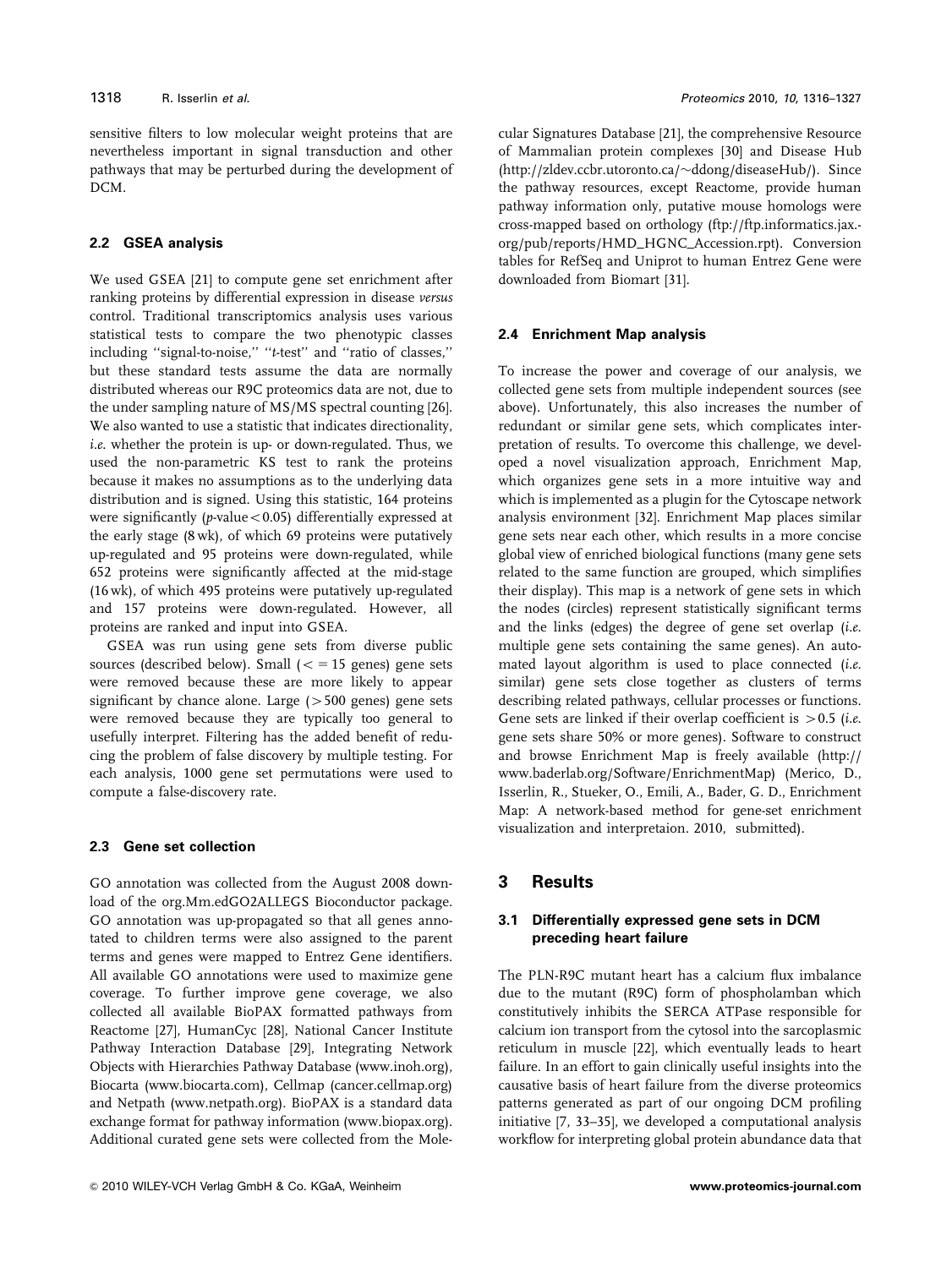

**Figure 1.** Enrichment analysis workflow. Outline of the processing of information from MS/MS data to Enrichment Map. First, spectral counts measured for each identified protein at two time points (early and mid-stage) in the PLN-R9C cardiovascular disease model and the healthy (wild-type) control [7] were normalized and ranked by *p*-value. The ranked protein list was then examined for significant overrepresentation of gene sets using the threshold-free technique of Gene Set Enrichment Analysis (GSEA). Gene sets were collected from a diverse set of public databases. Finally, the enrichment results were visualized to enable easy manual detection of global trends and hypothesis generation. A node in the Enrichment Map represents a gene set. Node color intensity represents the enrichment significance and the hue (blue/red) indicates whether a particular gene set is up- or down-regulated. Node size represents the gene set size and line thickness shows the degree of overlap (shared genes) between the two gene sets it connects. Two different enrichment experiments were simultaneously visualized to compare the enrichment results of the early- and mid-disease stages by mapping early-stage results to the node center (inner part) and mid-stage results to the node border (outer part).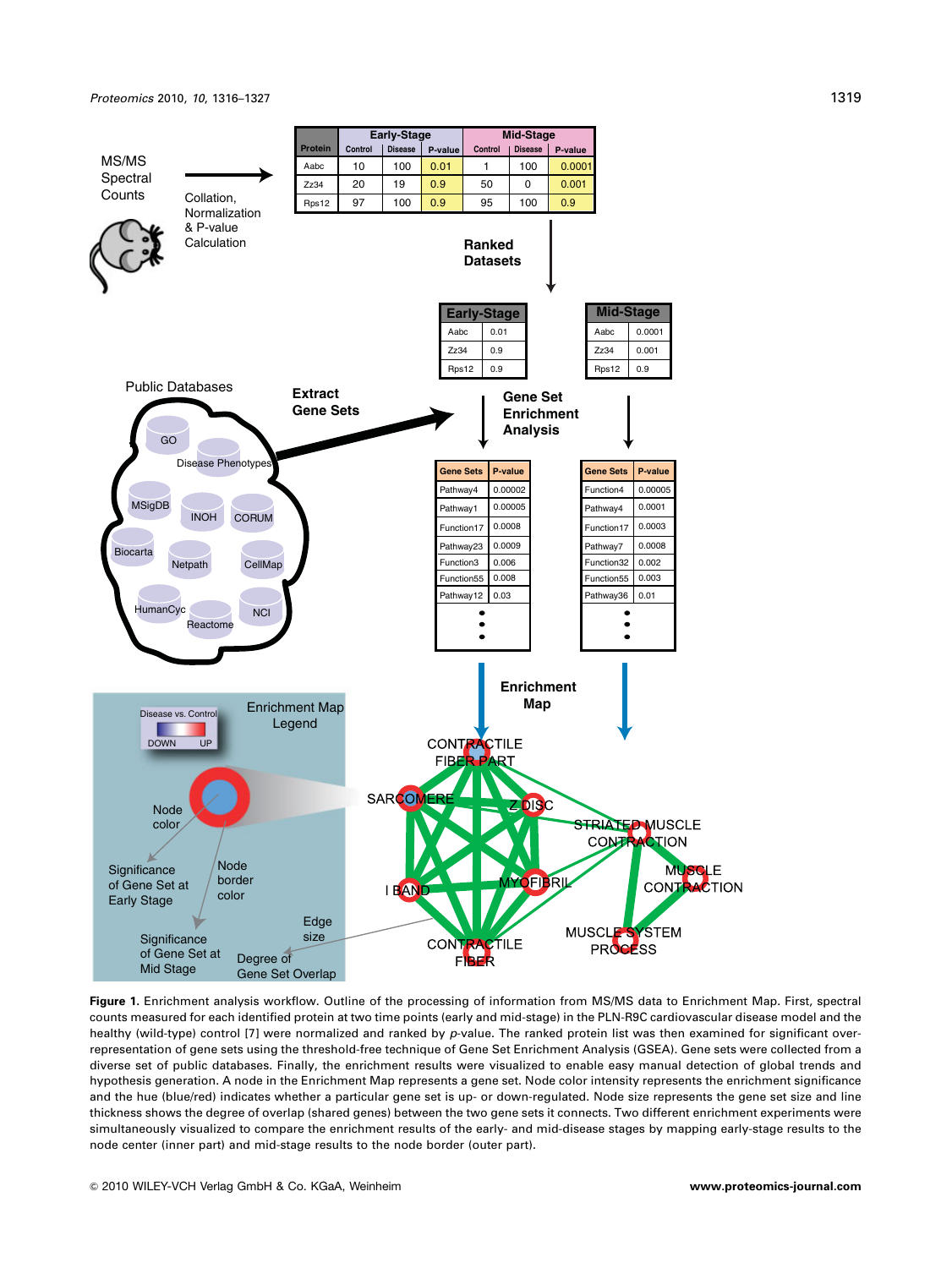combines a statistically principled gene set based enrichment analysis with an efficient graphical summary display for exploratory visualization (Fig. 1).

To generate ranked lists of differentially expressed proteins between the disease (i.e. PLN-R9C) and healthy (i.e. wild-type) hearts for analysis using our workflow, we normalized and scored our previously published mouse heart tissue protein abundance profiles, measured as spectral counts mapped with high confidence to cognate proteins by MS/MS (see Section 2). We then applied GSEA [21] to find gene sets that are enriched in differentially expressed proteins (see Section 2). To maximize protein coverage, we collected curated gene sets from 11 public repositories containing gene function annotations, pathways, protein complexes and disease signatures (Table 1). We focused our analysis on the patterns of differential protein expression at the two earliest time points available (8 and 16 wk) to uncover early- (i.e. pre-symptomatic) and mid-stage (i.e. clear evidence of cardiac functional defects but minimal morbidity) effects. This is in contrast to our original linear model analysis [7],] which resulted a set of proteins differentially expressed across all three time points at once. Our re-analysis resulted in a marked improvement in both the variety and amount of significant gene sets that was returned compared to our original study [7]. We found 266 enriched gene sets ( $p$ -value < 0.01, falsediscovery rate $< 0.1$ ) for the early and mid-stages, compared to the 27 reported in the original paper (p-value  $< 0.01$ ) [7]. This tenfold increase is presumably due to the increased number of gene sets used, the analysis of each time point separately (different enriched gene sets resulted at each time point) and the ability of GSEA to identify gene sets with weak, but coordinated, expression patterns [21]. The original analysis identified an increase in cytoskeleton processes, muscle development, ER stress, protein degradation, unfolded protein response and apoptosis and a decrease in aerobic respiration and heart development, matching the DCM phenotype [7]. Our analysis found all of these processes and many more, some of which are differentially perturbed at only one time point, including cell growth, immunity, translation, RNA processing, and more detailed views of metabolism and signaling.

# **3.2 Enrichment Map visualization of global perturbations**

To define a more concise picture of the pathways that are induced during the disease course, we visualized the early and mid-stage results as an Enrichment Map (see Section 2). A single integrated Enrichment Map was used to display the enrichment analysis results for both early- and mid-stage disease allowing direct comparison of the time points (Fig. 2) (Enrichment Map Cytoscape session available in Supporting Information at http://www.baderlab.org/Data/ R9cEM). The node center (inner circle) color represents the enrichment obtained for the early time point, while the node border (outer circle) color reports the results for the midtime point. From this diagram, it was easy to identify both similarities in the two time points, such as the uniform upregulation of the actin remodeling machinery and protein translation (completely red circles) together with uniform down-regulation of the citric acid cycle (completely blue circles), and differences, such as the strong up-regulation of apoptosis, proteasome and RNA processing/splicing apparatus at the mid-stage (circles where one part is white and the other is colored). These differences likely represent a physiological response of the cardiomyocytes during the disease progression. For instance, the changes in energy metabolism (glycolysis, citric acid cycle and NADH dehydrogenase) shows evidence of a known shift in energy usage from more efficient aerobic respiration at early stage to less efficient anaerobic respiration at later stages, reminiscent of the Warburg effect seen in fast growing cancer cells [36]. This also shows a limitation of our analysis, as energy

|  |  | <b>Table 1.</b> Publicly accessible curated gene set sources used in this study |  |  |  |  |  |  |
|--|--|---------------------------------------------------------------------------------|--|--|--|--|--|--|
|--|--|---------------------------------------------------------------------------------|--|--|--|--|--|--|

| Source                                                 | URL                                                                                 | Version                     |  |
|--------------------------------------------------------|-------------------------------------------------------------------------------------|-----------------------------|--|
| Reactome                                               | http://www.reactome.org                                                             | Version 27 (December 2008)  |  |
| Cancer Cell Map                                        | http://cancer.cellmap.org/cellmap                                                   | May 22, 2006                |  |
| Net Path                                               | http://www.netpath.org                                                              | April 29, 2008              |  |
| Integrating Network Objects with<br>Hierarchies (INOH) | http://www.inoh.org                                                                 | November 28, 2007           |  |
| BioCyc                                                 | http://biocyc.org                                                                   | March 9, 2009               |  |
| <b>NCI Pathway Interaction Database</b>                | http://pid.nci.nih.gov/PID/index.shtml                                              | October 20, 2009            |  |
| <b>NCI Biocarta</b>                                    | http://pid.nci.nih.gov/PID/index.shtml                                              | June 1, 2004                |  |
| Molecular Signal Database (MSigDB) -<br>c2 (pathways)  | http://www.broad.mit.edu/gsea/msigdb                                                | Version 2.5 (April 7, 2008) |  |
| Gene Ontology (GO)                                     | http://www.bioconductor.org/packages/2.5/<br>data/annotation/html/org.Mm.eg.db.html | August 2008                 |  |
| Disease Phenotypes                                     | http://www.utoronto.ca/zhanglab/index.html                                          |                             |  |
| Corum Mips Complexes                                   | http://mips.gsf.de/genre/proj/corum                                                 | February 13, 2008           |  |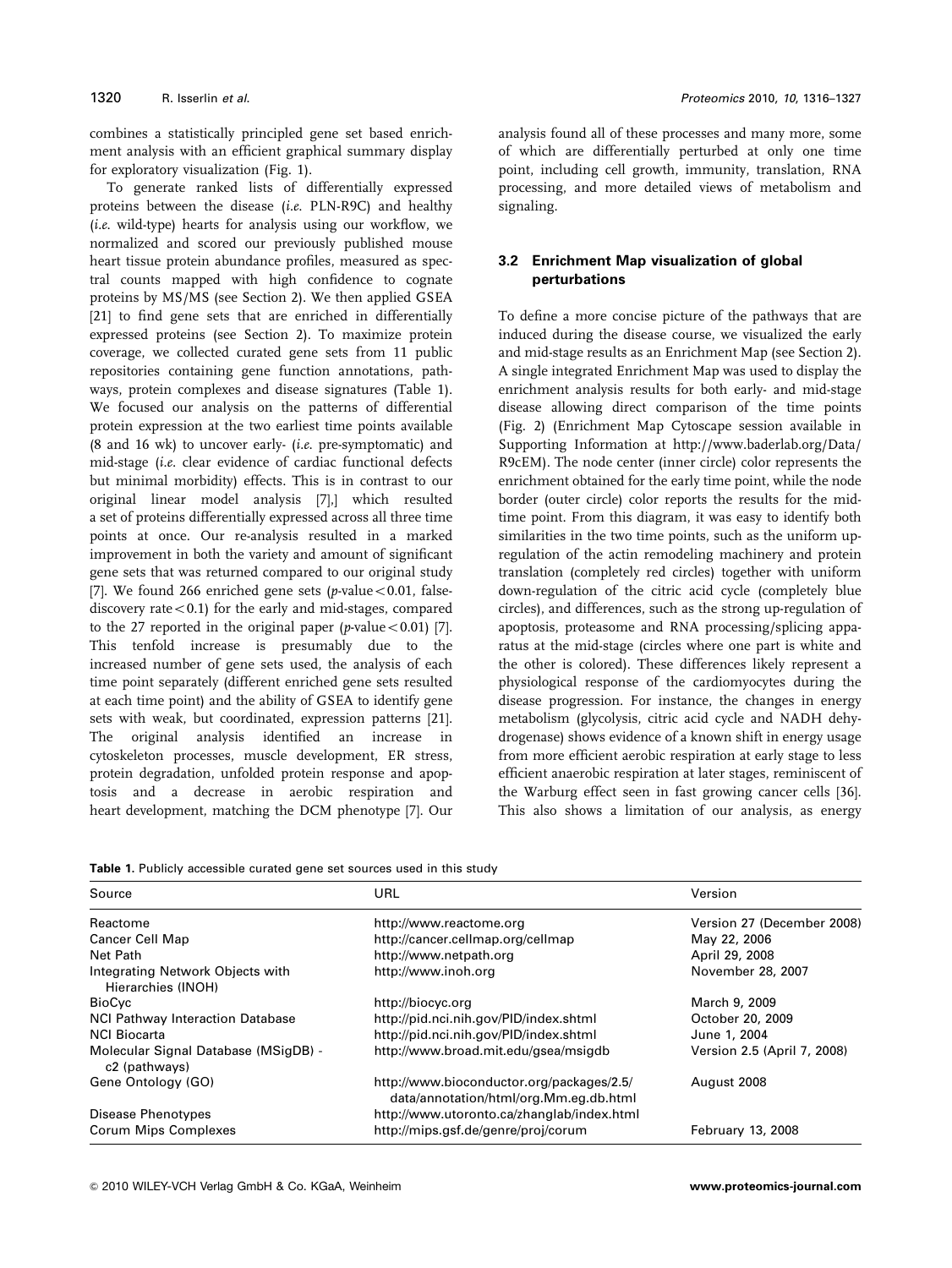

**Figure 2.** Processes perturbed in early- *versus* mid-stage DCM. Enrichment Map representation of the GSEA results obtained for the PLN-R9C transgenic mouse model of DCM *versus* wild type littermate controls at an early stage (8 wk, pre-symptomatic) and mid-stage (16 wk, reduced cardiac function but minimal morbidity) of heart disease. The inner circle is colored according to early stage onset, and the outer circle according to mid-stage disease. Node color and shading intensity represents the statistical significance of enrichment of a particular gene set.

metabolism is post-translationally regulated by many factors, including intracellular calcium, which is increased in PLN-R9C. Some of the changes (citric acid cycle) are expected, whereas others require more follow-up (initial glycolysis down-regulation, NADH and ATP synthase upregulation). Up-regulation of many processes, including protein translation and RNA processing/splicing, are consistent with compensatory cardiomyocyte growth, associated with cardiac distension. By mid-stage, the effects of these stress responses appear to become detrimental, with the PLN-R9C mouse displaying extensive thinning of the ventricular wall, presumably due to an extensive loss of cardiomyocytes [7].

A novelty compared to our previous study is the difference in time-behavior of multiple processes, such as cytoskeleton control pathways. Changes in the sarcomere structure, the main contractile apparatus of the myocyte, are known to be preceded by actin remodeling [37]. Actin-based cytoskeletal mobilization ultimately leads to cardiac remodeling [38], which is clinically evident as an enlarged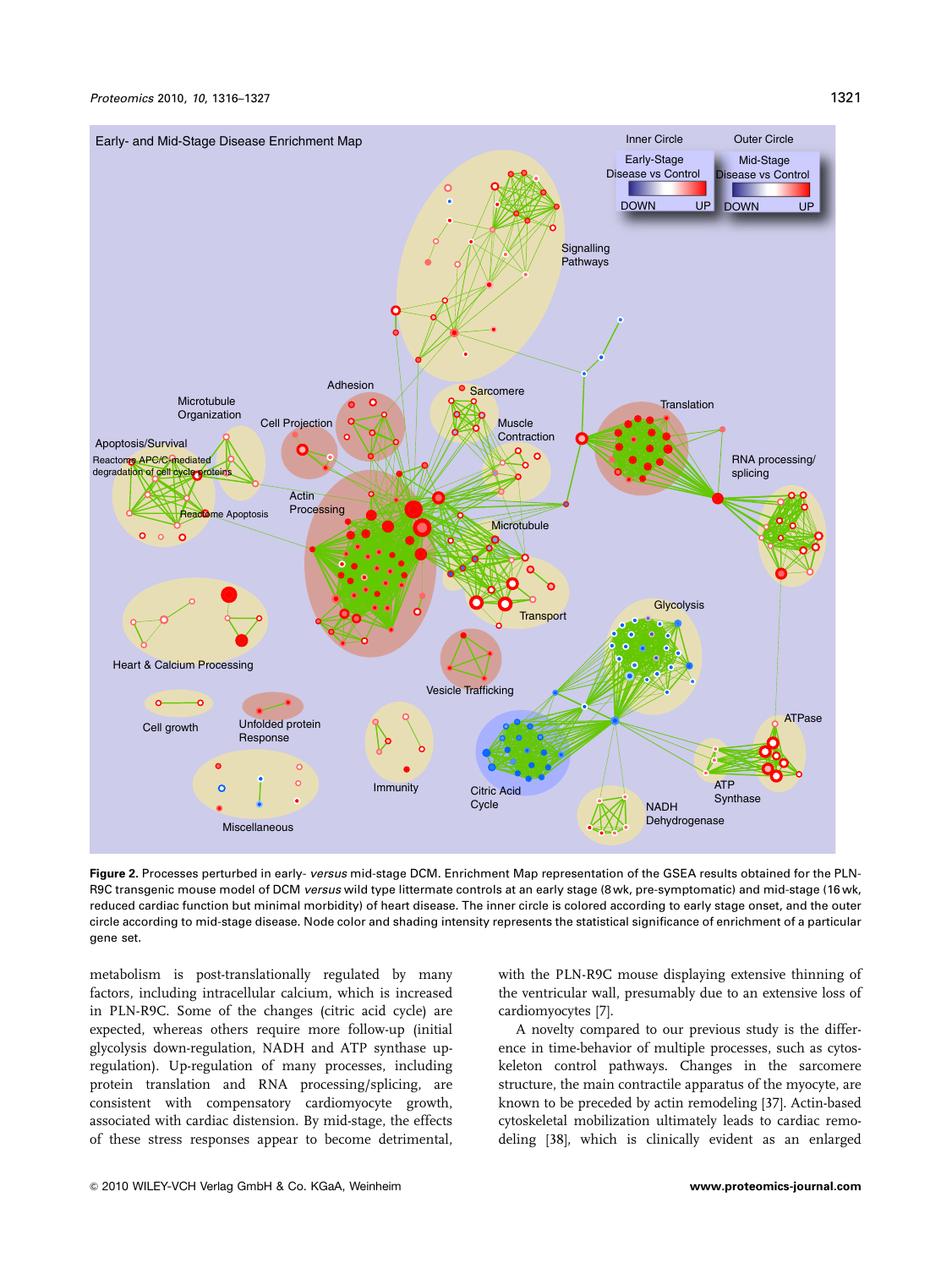

**Figure 3.** Activation of apoptotic signaling *via* caspase 3 and gelsolin. Consecutive zoom-ins of the Enrichment Map gene set cluster representing terms related to cellular apoptosis. Individual protein nodes represented in the pathway network are shown for the caspase neighborhood. Proteins are colored according to the expression ratio of condition *versus* control at the early (inner circle) and mid-stages (outer circle) of disease.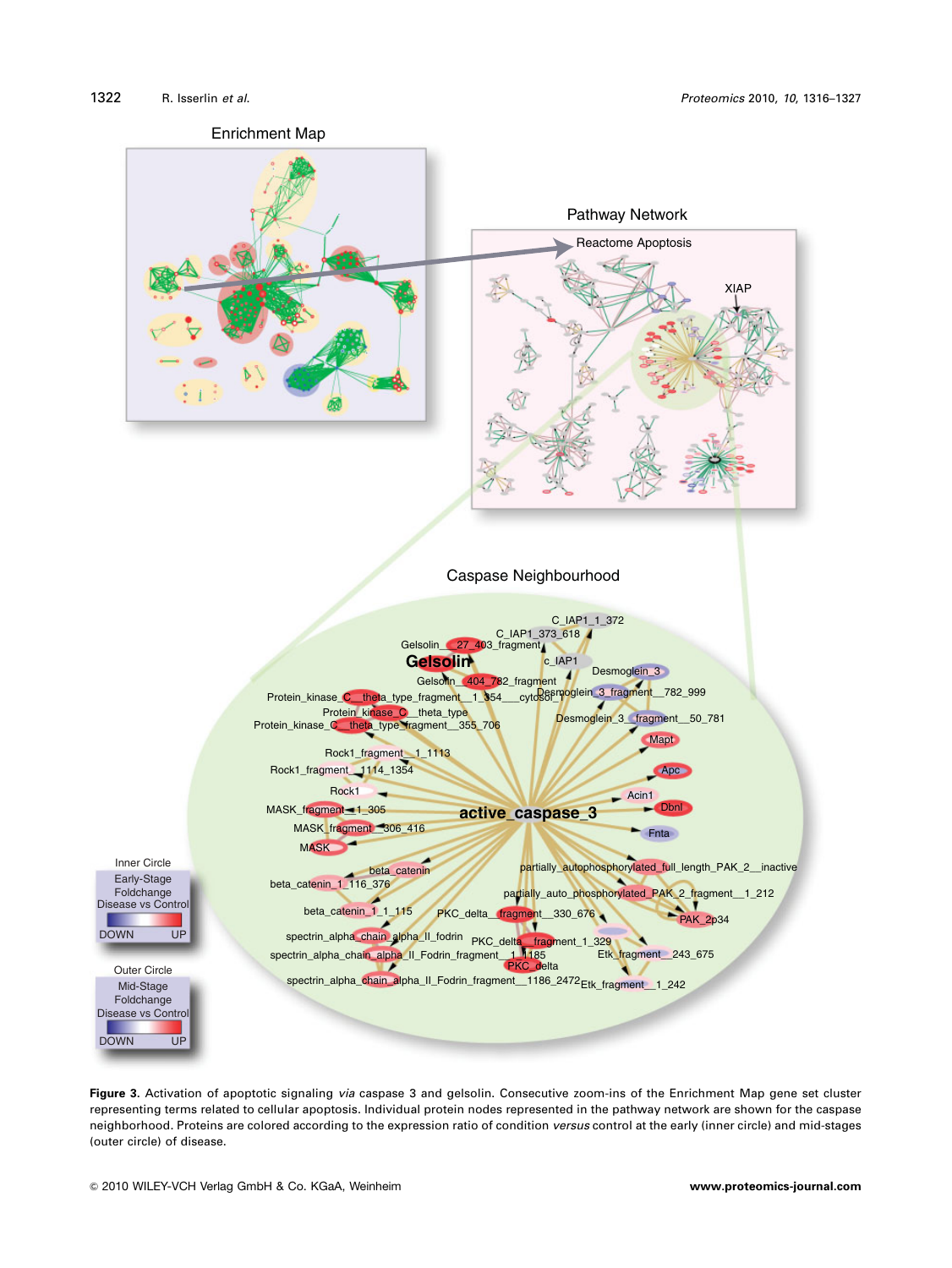

**Figure 4.** Signaling cluster and integrin signaling. Zoom-in of the Enrichment Map gene set cluster representing signaling pathways enriched at the early and mid-stages of heart failure. A summary description of the cluster was visualized as a ''term cloud'' using Wordle (http://www.wordle.net/) derived from the text descriptions of all gene sets. Term size indicates its frequency; thus, large terms best summarize the cluster (*i.e*. signaling pathways). Specific terms related to the integrin pathway are highlighted within this cluster and in the network.

heart size with a distended shape and contractile dysfunction (reduced fractional shortening and contraction force) [38]. From the Enrichment Map, we see a consistent upregulation of actin remodeling machinery at early- and midstage disease, whereas microtubule and sarcomeric upregulation is only present at mid-stage disease. This highlights a potential difference in timing or coordination of these remodeling processes. Thus, the Enrichment Map significantly eases visual comparison of global trends in major cellular systems as a function of disease progression.

#### **3.3 Exploring the apoptotic network**

The enrichment map clearly showed apoptosis as a key element in the transition from an early-stage compensatory hypertrophy response *(i.e.* enhancing cardiac output) to midfailure [8]. Since many of the enriched gene sets originally came from pathway databases, which curate detailed protein interaction relationships, we were able to create a network view of the enriched apoptosis gene set from the Reactome pathway database, showing differential protein expression, using Cytoscape [32] (Fig. 3). Given that the transgenic PLN-R9C model has disrupted calcium flux within myocytes, an interesting active molecule in the pathway, gelsolin, stood out (Fig. 3). Gelsolin is a well-studied calcium regulated mediator of actin filament assembly and disassembly that was previously identified as a target of caspase-3-mediated apoptosis [39] and has previously been implicated in human DCM [40]. Given that loss of gelsolin in a knockout mouse line [41] results in reduced apoptosis in response to myocardial infarction (artery ligation), which normally induces severe hypertrophy and dilation, the up-regulation of gelsolin (and other functionally related proteins) we

stage dilation, which precedes fibrosis and ultimately heart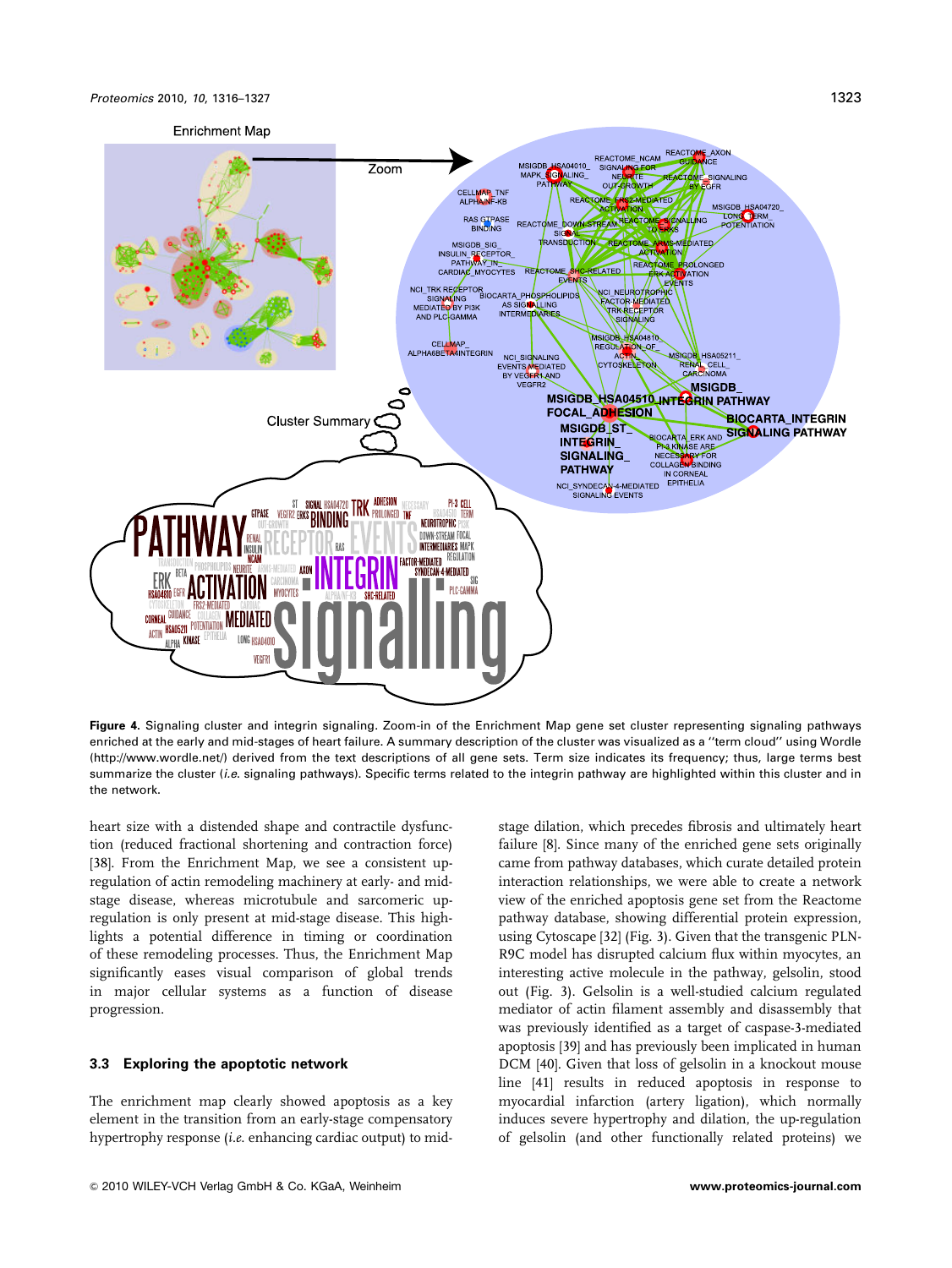

**Figure 5.** Reduced mortality and decreased MAPK activation with propanolol. (A) Cardiac cellular lysates from 16-wk-old mice were collected and analyzed for MAPK pathway activity (indicated by JNK expression and phosphorylation of p38 Map kinase), and *versus* a control (GAPDH). MAPK pathway is overactive in PLN-R9C mice. (B) Treating mice with propanolol reduces activity of MAPK pathway at 16 wk in PLN-R9C mice compared to wild type. (C) Sixteen-wk-old mice were subjected to Mmode echocardiography and left ventricular end diastolic dimension (LVEDD), left ventricular end systolic dimension (LVESD) and fractional shortening (FS) were assessed. Propanolol treatment reduces LVEDD, LVESD and fractional shortening to wild type levels. (D) WT and PLN-R9C mice were treated with/without propanolol (0.5 g/L in drinking water) starting at 8 wk of age. Mortality was monitored in all groups at 16 wk. Cardiac lysates and tissues were obtained and analyzed as previously described [7]. Antibodies used: phosphop38 - BD #612281 from BD bioscience and SAPK/JNK – mAb #9258 from Cell Signaling.

detect suggests a causal connection to both the ventricular remodeling that precedes dilation (Fig. 2) and the increased apoptosis observed during disease progression [7]. Gelsolin is one of many factors downstream of caspase-3 that are progressively up-regulated from early to mid-stage. Conversely, negative apoptosis related signaling factors appeared to be down-regulated. Most notable is an initial up-regulation at early stage, followed by down regulation at mid-stage, of the ubiquitin-protein ligase XIAP, a wellknown inhibitor of apoptosis [42] (Fig. 3). Again, this is consistent with the overall gene set output showing a progressive increase in apoptosis during tissue remodeling and dilation.

Linked to apoptosis in the Enrichment Map is another large cluster representing up-regulation of the cell cycle at mid-stage disease. Although the gene set names are indicative of cell cycle events (i.e. Reactome\_APC/C-Mediated degradation of cell cycle proteins), examination of the genes indicates this cluster is dominated by the proteasome complex, which is involved in multiple processes (including apoptosis and cell cycle). The ubiquitin-proteasome machinery is involved in the targeted cleavage and degradation of signaling proteins and has been linked to apoptotic cell death and the unfolded protein response previously seen in R9C [43]. There are, however, conflicting reports as to whether the proteasome is up- or down-regulated in cardiac dysfunction [43]. From our current analysis, we see a clear up-regulation of proteasome levels at mid-stage disease connecting to apoptosis in the Enrichment Map. The relationship between these two processes can be better gleaned from a more detailed mechanistic representation of the underlying gene sets.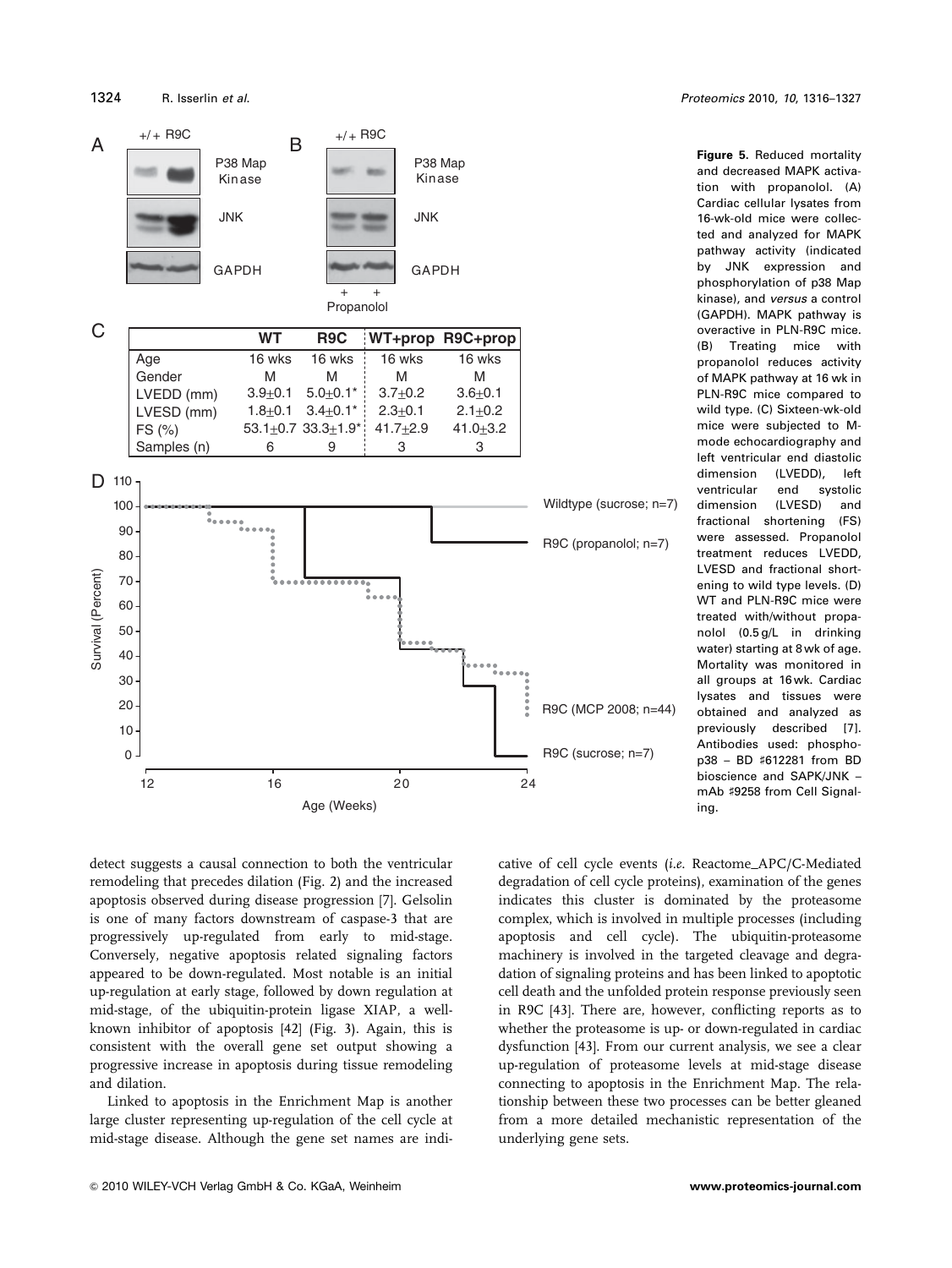#### **3.4 Uncovering novel signaling pathways**

A more sparsely connected cluster of multiple regulatory processes was found to be up-regulated to varying degrees at early- and/or mid-stage disease (Fig. 4). This grouping represents an assortment of interlinked pathways originating from different annotation databases. Integrin signaling is one of the more enriched pathways (highlighted in Fig. 4), with representations from three independent data sets linked via a focal adhesion term, which is consistent with the role of integrins as cell-adhesion receptors [44]. Integrins also play a key role in sensing and transmitting mechanical load in cardiomyoctyes [45], connecting the extracellular matrix to intracellular signaling and the contractile apparatus (as can be seen by the connections between integrin signaling and actin cytoskeleton regulation in the enrichment map). In DCM, this process is involved in modifying the core contractile machinery to compensate for impaired calcium handling [45].

The MAP kinase signaling cascade is also prominently upregulated at mid-stage and represented by multiple terms, including ''Signaling to ERKS'' (REACT\_12058.1), ''Prolonged ERK activation events'' (REACT\_12005.1) and ''MAPK signaling'' (KEGG:HSA04010) (Fig. 4). The MAPK (mitogenactivated protein kinase) signaling pathway, and more specifically up-regulation of p38 (MAPK14) [46] in rat myocytes, has been shown to induce heart dilation. Similarly, the downregulation of the p38 [47] or JNK (MAPK8) [48] catalytic subunits in transgenic mouse models followed by stress induced through aortic banding has been previously shown to induce cardiac hypertrophy leading to heart failure. In-depth analysis of the components in the MAPK signaling gene set from KEGG revealed that a handful of significantly up-regulated proteins and many additional weakly up-regulated factors were obtained by proteomic profiling. We therefore decided to focus on this group for targeted follow-up experiments since members of the pathway, such as p38 and JNK, have been previously linked to either hypertrophy or dilation depending on the direction of their differential expression. We examined the activation levels of the two key downstream effectors of the MAPK pathway, p38 and JNK, as indicators of pathway activity. As predicted from the GSEA results, both p38 and JNK show elevated activity in 16-wk-old PLN-R9C mutant mice as compared to wild-type controls (Fig. 5A), even though these proteins were not significantly up-regulated as measured by the KS statistic.

To further investigate the role of the MAPK pathway in mediating the progression to heart failure, we administered the beta blocker propanolol to PLN-R9C mice, which is commonly used clinically for treating heart failure [49] and can result in the reduction of MAPK-dependent pathway activation [50]. Beta blockers function initially as negative ionotropic agents, decreasing the strength of muscle contraction thereby reducing energy requirements and wall stress [50]. As demonstrated in Fig. 5B, both p38 and JNK returned to near wild-type levels at 16 wk after administration of propanolol starting at 8 wk. Further, phenotypic examinations (Fig. 5C) and the mice survival curves (Fig. 5D) also confirmed nearly complete rescue of PLN-R9C defect upon treatment with propanolol. These results imply causal participation of MAPK signaling, whose activation was missed in our initial proteomic assessment based on simple ORA analysis [7].

# **4 Concluding remarks**

Like other groups, we have been investigating the causal basis for progressive DCM using an integrative profiling approach incorporating data from multiple relevant sources to generate a thorough, yet concise picture of the underlying functional disturbances over time. By applying GSEA to the early and mid-time points of DCM progression using a large and diverse set of pathways and functional annotations with an Enrichment Map display, we demonstrated how proteins ranked by relative expression in cardiac tissue in our PLN-R9C mouse model can be converted into a global view of processes changing over the course of heart disease progression, starting from pre-symptomatic pathology to DCM. These additional analyses have revealed novel functional connections, both between individual gene products and across biological pathways and broader systems, that were missed previously using simple ORA analysis [7]. Our new method also more clearly shows processes affected in common, or uniquely, at the early- and mid-disease stages. These ranged from widespread effects on central metabolism and cytoskeletal remodeling to more specific perturbations in apoptotic, integrin and MAPK signaling.

While many of the gene sets, such as metabolism and actin remodeling, have been previously recognized in heart disease studies, there are still unanswered questions as to their mechanistic contributions to cardiac disease [51]. The biological significance of the metabolism shift is suggested by recent publications indicating that it leads to a critical tipping point in the heart where energy reserves are not sufficient to maintain function which ultimately leads to failure [52]. Our re-analysis highlights an early increase in energy demands by the heart manifested in the up-regulation of NADH Dehydrogenase and ATP synthase. This upregulation is only detectable at an early stage when there is minimal phenotypic indication of any contraction defect, but disappears at mid-stage disease once the heart has already begun to fail, adding additional weight to the above tipping point interpretation.

The power of our method is that it can quickly identify general processes that are interesting and then enables a more detailed study, as can be seen from our analysis of apoptosis and MAPK signaling. This approach is flexible and can be applied to other datasets. As other highthroughput studies of DCM are conducted and gene set curation efforts continue, a more complete network will be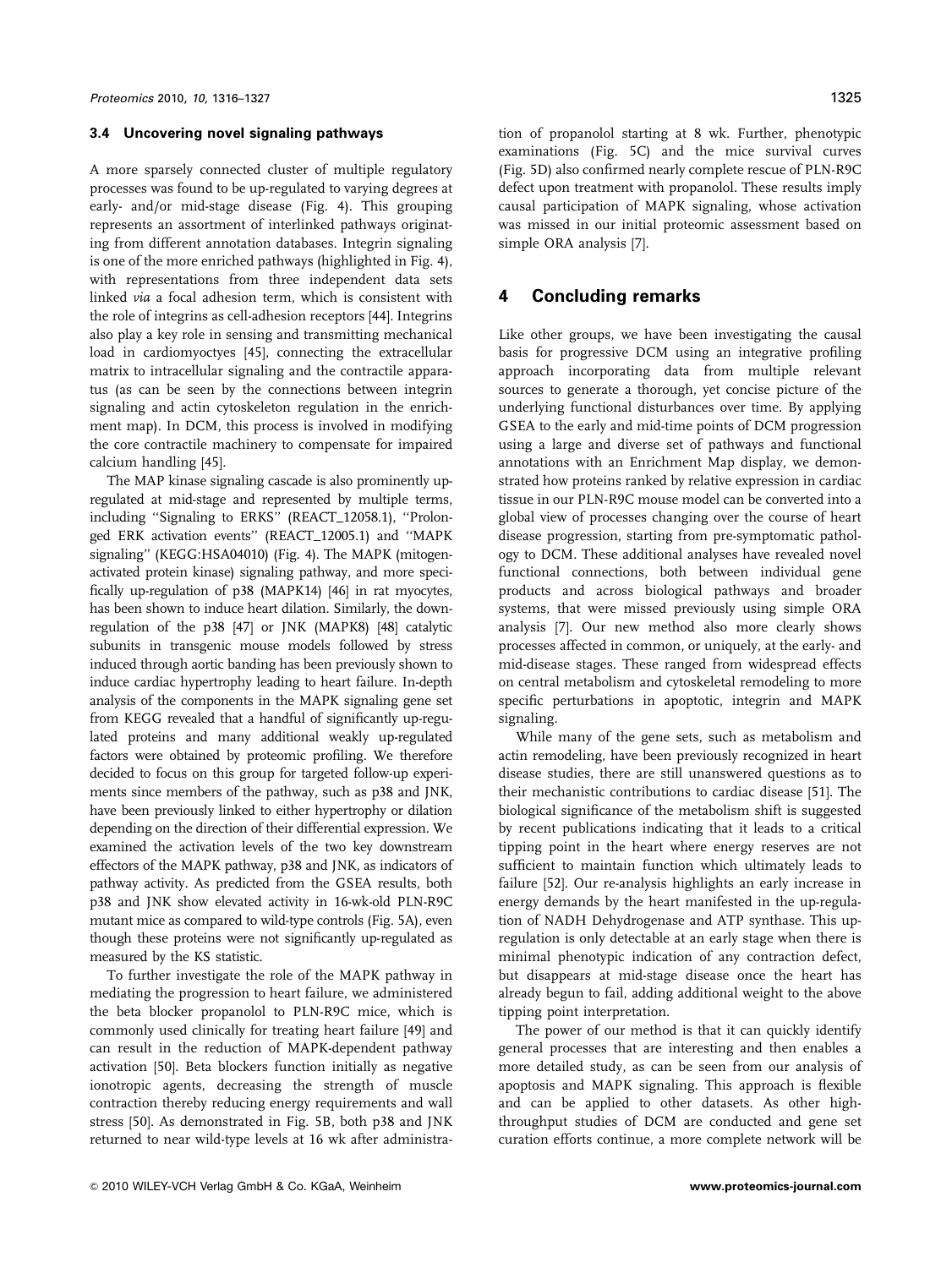generated, providing improved understanding of the underlying molecular basis for progressive heart failure in human patient populations. On-going efforts to improve the coverage of pathway data, encompassing transcriptional regulation by microRNAs and transcription factors [53–55], will likely provide the basis for more robust and informative computational analysis at the gene set and gene-interaction level. Increased protein coverage by MS and more sensitive methods will further expand the number of enriched gene sets, which may otherwise be missed due to too few differential proteins being present. The framework proposed here constitutes an ideal staging ground for more advanced computational tools supporting visualization, analysis and hypothesis generation for protein expression data. Although challenging, using pathway analysis to decipher the mechanism of a complex disease such as DCM facilitates the development of a more coherent molecular understanding of DCM etiologies and potentially other cardiovascular diseases that lead to heart failure.

The authors thank Dr. Nic Bousette for critical comments and suggestions. G. D. B. acknowledges funding from the US NIH via National Human Genome Research Institute (NHGRI) grant P41 P41HG04118 and the Canada Foundation for Innovation and Ontario Research Fund (ORF). A. E. acknowledges funding from the Heart and Stroke Foundation of Ontario, the ORF, and Genome Canada via the Ontario Genomics Institute.

The authors have declared no conflict of interest.

# **5 References**

- [1] Rosamond, W., Flegal, K., Furie, K., Go, A. *et al*., Heart Disease and Stroke Statistics 2008 Update. A Report From the American Heart Association Statistics Committee and Stroke Statistics Subcommittee. *Circulation* 2008, *117*, e25–e146.
- [2] Malcom, J., Arnold, O., Howlett, J. G., Ducharme, A. *et al*., Canadian Cardiovascular Society Consensus Conference guidelines on heart failure – 2008 update: best practices for the transition of care of heart failure patients, and the recognition, investigation and treatment of cardiomyopathies. *Can. J. Cardiol.* 2008, *24*, 21–40.
- [3] Arab, S., Gramolini, A. O., Ping, P., Kislinger, T. *et al*., Cardiovascular proteomics: tools to develop novel biomarkers and potential applications. *J. Am. Coll. Cardiol.* 2006, *48*, 1733–1741.
- [4] Ouzounian, M., Lee, D. S., Gramolini, A. O., Emili, A. *et al*., Predict, prevent and personalize: Genomic and proteomic approaches to cardiovascular medicine. *Can. J. Cardiol.* 2007, *23*, 28A–33A.
- [5] Isserlin, R., Emili, A., Interpretation of large-scale quantitative shotgun proteomic profiles for biomarker discovery. *Curr. Opin. Mol. Ther.* 2008, *10*, 231–242.
- [6] Veenstra, T. D., Global and targeted quantitative proteomics for biomarker discovery. *J. Chromatogr. B Analyt. Technol. Biomed. Life Sci.* 2007, *847*, 3–11.
- [7] Gramolini, A. O., Kislinger, T., Alikhani-Koopaei, R., Fong, V. *et al*., Comparative proteomics profiling of a phospholamban mutant mouse model of dilated cardiomyopathy reveals progressive intracellular stress responses. *Mol. Cell Proteomics* 2008, *7*, 519–533.
- [8] Dorn , G. W., II, Apoptotic and non-apoptotic programmed cardiomyocyte death in ventricular remodelling. *Cardiovasc. Res.* 2009, *81*, 465–473.
- [9] Huss, J. M., Kelly, D. P., Mitochondrial energy metabolism in heart failure: a question of balance. *J. Clin. Invest.* 2005, *115*, 547–555.
- [10] Neubauer,S., The failing heart--an engine out of fuel. *N. Engl. J. Med.* 2007, *356*, 1140–1151.
- [11] Quackenbush, J., Computational analysis of microarray data. *Nat. Rev. Genet.* 2001, *2*, 418–427.
- [12] Dopazo, J., Formulating and testing hypotheses in functional genomics. *Artif. Intell. Med.* 2009, *45*, 97–107.
- [13] Robinson, M. D., Grigull, J., Mohammad, N., Hughes, T. R., FunSpec: a web-based cluster interpreter for yeast. *Biomed. chromatogr. Bioinform.* 2002, *3*, 35.
- [14] Zeeberg, B. R., Qin, H., Narasimhan, S., Sunshine, M. *et al*., High-Throughput GoMiner, an 'industrial-strength' integrative gene ontology tool for interpretation of multiplemicroarray experiments, with application to studies of Common Variable Immune Deficiency (CVID). *Biomed. Chromatogr. Bioinform.* 2005, *6*, 168.
- [15] Al-Shahrour, F., Diaz-Uriarte, R., Dopazo, J., FatiGO: a web tool for finding significant associations of Gene Ontology terms with groups of genes. *Bioinformatics* 2004, *20*, 578–580.
- [16] Dennis, G., Jr., Sherman, B. T., Hosack, D. A., Yang, J. *et al*., DAVID: Database for Annotation, Visualization, and Integrated Discovery. *Genome Biol.* 2003, *4*, P3.
- [17] Maere, S., Heymans, K., Kuiper, M., BiNGO: a Cytoscape plugin to assess overrepresentation of gene ontology categories in biological networks. *Bioinformatics* 2005, *21*, 3448–3449.
- [18] Lee, H. K., Braynen, W., Keshav, K., Pavlidis, P., ErmineJ: tool for functional analysis of gene expression data sets. *Biomed. chromatogr. Bioinform.* 2005, *6*, 269.
- [19] Ashburner, M., Ball, C. A., Blake, J. A., Botstein, D. *et al*., Gene ontology: tool for the unification of biology. The Gene Ontology Consortium. *Nat. Genet.* 2000, *25*, 25–29.
- [20] Khatri, P., Draghici, S., Ontological analysis of gene expression data: current tools, limitations, and open problems. *Bioinformatics* 2005, *21*, 3587–3595.
- [21] Subramanian, A., Tamayo, P., Mootha, V. K., Mukherjee, S. *et al*., Gene set enrichment analysis: a knowledge-based approach for interpreting genome-wide expression profiles. *Proc. Natl. Acad. Sci. USA* 2005, *102*, 15545–15550.
- [22] Schmitt, J. P., Kamisago, M., Asahi, M., Li, G. H. *et al*., Dilated cardiomyopathy and heart failure caused by a mutation in phospholamban. *Science* 2003, *299*, 1410–1413.